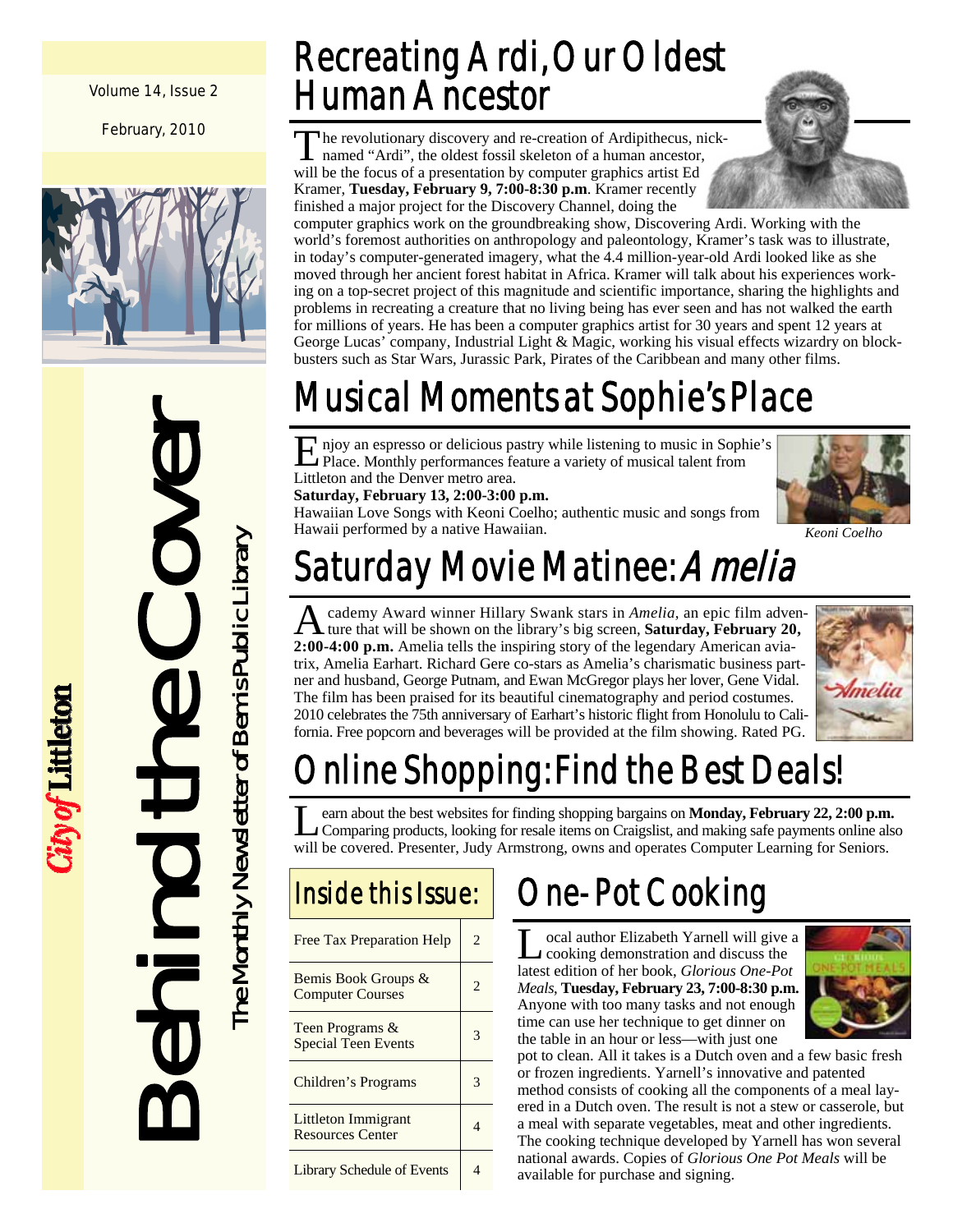# Free Tax Preparation Help!

B eginning this month, Bemis will be providing free tax return preparation for taxpayers who cannot afford professional assistance. **IRS trained volunteers will be available in the study rooms on the lower level of the library from February 3 through April 10 on Wednesday evenings from 6:00-8:00 p.m. and on Saturdays from Noon-4:00 p.m.**  No pre-registration is required to receive assistance.



 The **AARP will provide tax preparation help on the upper level of the library from February 8-April 13, Mondays and Tuesdays, 9:15 a.m.-1:45 p.m.** Preregistration is required for this assistance, which is provided for low and middleincome seniors aged 60 and over. To register for AARP tax assistance at the library, please call the senior volunteer at the Buck Recreation Center, 303-730-4605.

### Earned Income Tax Credit - Extra Money from the IRS!

W hat would you do with up to \$5600 of extra money back from the IRS? The Earned Income Tax Cradit is a top because of the City of the US of the US of the US of the US of the US of the US of the US of the US of the US of t Earned Income Tax Credit is a tax benefit for all working families who earn low or moderate incomes and meet certain eligibility requirements. Single or married, with or without children, you may qualify if you worked part or all of 2009, file a 2009 tax return and make less than \$49,000. Copies of the Earned Income Credit (Schedule EIC) form, instruction booklets and many other tax forms are available at the Bemis Public Library, 6014 S. Datura St., or on the Internet at http://www.irs.gov/.

### Book Groups at Bemis

 $\overline{J}$  e have a variety of Book Groups that meet throughout the month. Choose a group that suits your interests and schedule. Then join us for some stimulating discussions.

**Senior Book Club First Monday of each month at 2 p.m.** 

**Feb 1:** *Queen of the Road*  by Doreen Orion A pampered Long Island princess hits the road in a converted bus with her wilderness-loving husband,



THE NO. 1 ADIES' DETECTIVE<br>AGENCY

m

RICHARD

**RUSSO** 

travels the country for one year, and brings it all hilariously to life in this offbeat and romantic memoir.

**Mar. 1:** *The No. 1 Ladies Detective Agency*  by Alexander McCall Smith

Working in Gaborone, Botswana, Precious Ramotswe investigates several local mysteries, including a search <sup>l</sup>

for a missing boy and the case of the clinic doctor with different personalities for different days of the week.

**Apr. 5:** *Empire Falls* 

by Richard Russo Milo Roby tries to hold his family together while working at the Empire Grill in the once-successful logging town of Empire Falls, Maine, with his partner,

Mrs. Whiting, who is the heir to a faded logging and textile legacy.

### ♦ **Monday Evening Book Group Third Monday of each month at 7 p.m.**

**Feb. 22\*:** *Cellist of Sarajevo* 

 by Steven Galloway After a mortar attack kills 22 people waiting in line to buy bread, an unnamed cellist vows to play at the point of impact for 22 days. The story follows four people, including the cellist, trying to survive war-torn Sarajevo.

*\* We will meet on the fourth Monday in February due to President's Day holiday.* 

**Mar. 15:** *People of the Book* 

An Australian rare-book expert, Hanna Heath, is given the job of conserving a rare Hebrew manuscript. She discovers in its binding a series of tiny artifacts that begin to unlock the manuscript's deep mysteries and unexpectedly plunges her into the intrigues of fine art

forgers and ultra-nationalist fanatics. **Apr. 19:** *The Brief Wondrous* 

 *Life of Oscar Wao*  by Junot Diaz Living with an old-world mother and a rebellious sister, an urban New Jersey misfit dreams of

becoming the next Tolkien and believes that a family curse is thwarting his efforts to find love and happiness.

### Computer Services & Computer Classes

B emis has 22 Internet access computers on the lower level of the library, plus another seven located in the Children's Room for use by our



patrons in 5th grade and younger. Also, wireless Internet access is available in Sophie's Place for patrons with wireless-enabled laptops.

 Our computers use Microsoft operating systems and software that includes Word, Excel, Access, PowerPoint and Publisher. All of our PCs are linked to printers. Printing costs are \$0.10 a page for black only or \$0.25 a page for color. Our computer lab has 12 PCs and may be scheduled for group use. We are happy to assist patrons individually at any time if you need help using the computers or the Internet.

 We also offer *free* computer and Internet classes on a regular basis. To learn about or register for an upcoming class and/or group use of our computer lab, call the library at 303- 795-3961 or stop by the Information Desk.

**All classes and open computer lab are**  held from 9-10:30 a.m. Currently space is available in the following classes:

**Beginning Access**  Tues., Mar. 30; Tues., Apr. 20 **Beginning Excel**  Tues., Mar. 16; Tues., Apr. 13 **Intermediate Excel**  Wed., Feb. 17; Tues., Mar. 23; Wed., Apr. 21 **Beginning Internet**  Sat., Feb. 20; Sat., Mar. 20; Sat., Apr. 17 **Beginning PowerPoint**  Wed., Mar. 24; Tues., Apr. 27 ♦ **Beginning Publisher** Tues., Feb. 23 **Beginning Windows XP** Tues., Feb. 2; Tues., Mar. 2; Tues., Apr. 6 ♦ **Beginning Word** Tues., Feb. 9; Tues., Mar. 9 ♦ **Intermediate Word** Tues., Feb. 16; Wed., Mar. 17; Wed., Apr. 14 ♦ **Buying Your First Digital Camera** Fri., Feb. 26 ♦ **Computer Comfort**



- Wed., Feb. 3
- ♦ **Getting Digital Photos Out of Your Camera** Fri., Mar. 26
- ♦ **Introduction to Digital Photography** Fri., Feb. 12
- **Online Bridge** Wed., Feb. 24
- ♦ **Self-Publishing Lab** Wed., Mar. 10
- ♦ **Open Computer Lab** *Every* **Thursday** No registration required. Practice your computer skills and have a little one-onone time with a computer class instructor.





CELLIST OF<br>SARAJEVO STEVEN<br>GALLOWAY

ERALDINE BROOK

Life

Oscar Wao **Junot Díaz** 

♦ **Using the Internet to Self-Publish** Wed., Mar. 3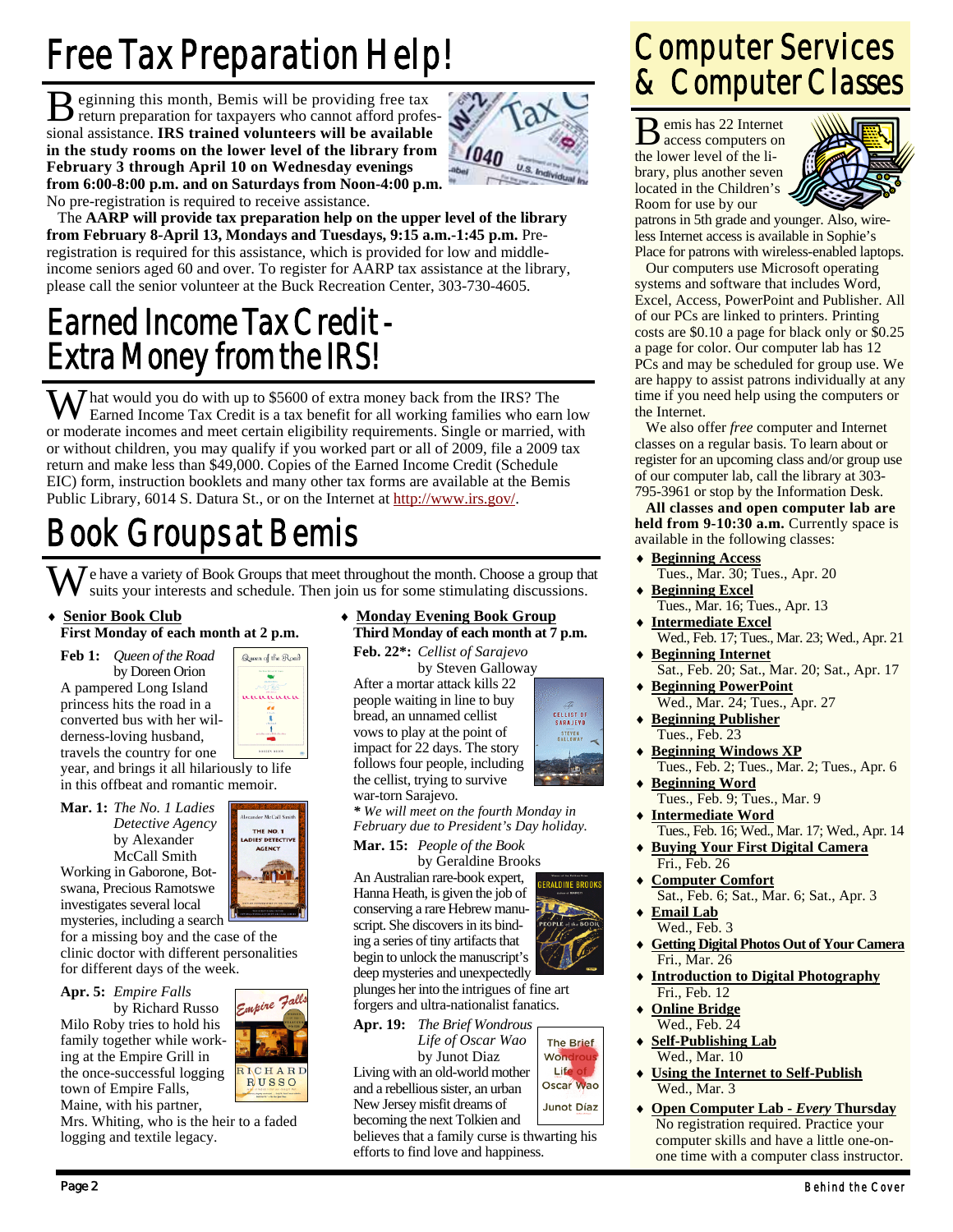

For more information, call teen librarian<br>Mark Decker at the library, 303-795-3961, or check the Bemis teen blog site online at http://bemisteen.blogspot.com.

Join other teens for the following activities:

- ♦ **Anime Club**
- **First Sat. of the month @ noon**

**Feb. 6:** *Baki the Grappler* 

Mar. 6: Title will be selected at Feb mtg.

**Apr. 3:** Title will be selected at Mar. mtg.

**Teen Writers Group Third Tuesday of the month @ 4 p.m. Feb. 16, Mar. 16, Apr. 20** 

All teen creative writers are welcome! Bring copies of your writing in order for other participants to provide feedback. **Special event!** In honor of National Poetry Month, we'll be focusing on poetry at the April 20th meeting. Bring your poetry to share and receive feedback.

Wii - Third Thursdays @ 3:30 p.m. Play a different video game each month! **Feb. 18:** Carnival Games **Mar. 18:** Avatar **Apr. 15:** Wii Sports Resort

♦ **Teen Advisory Group (TAG) Fourth Friday of the month @ 3:30 p.m. Feb. 26:** Summer Reading Planning **Mar. 26:** Summer Reading Planning **Apr. 23:** Open Agenda

### Special Teen Events

#### **Coming in March:**

♦ **Teen Tech Week: Learn Create Share March 7 – March 13**  The library has much



more to offer than just books! Teen Tech Week offers teens the chance to learn about other library services. Check the Bemis Teen blog at

http://bemisteen.blogspot.com/ for details and activities plus learn how you can win prizes during Teen Tech Week. Contact Mark with questions at mdecker@littletongov.org.

♦ *Make Waves @ Your Library -* **Teen Photography Contest** 

Submit your best original photo that expresses the theme *Make Waves @ Your Library* by **Monday, March 15.** Make sure to include the name of your photograph with your submission. The winning photos from two age groups, middle school/junior high and high school, will be published on a library bookmark for the teen summer reading program. For more details, or to submit your photo, call Mark, teen librarian, at 303- 795-3961 or email him at mdecker@littletongov.org.

# Children's Programs



### Magician and Puppeteer Show

augh and learn with magician, ventriloquist, and puppeteer, James Loshbaugh on **Sunday, February 7, 2:00 p.m.** This family-friendly show is ideal for ages 3 and up and includes a funfilled magic show, an endangered species puppet segment and a marionette show, all emphasizing the excitement of reading!



### Happy Birthday, Dr. Seuss!



J oin us on **Sunday, February 28, 2:00 p.m.** as entertainer Bill Anderson weaves magic, music, drama, storytelling and funny puppetry into a show like no other to help us celebrate the  $106<sup>th</sup>$  birthday of Dr. Seuss. Snacks and surprises also await, so be sure to register and don't be late! Please call 303-795-3961 to register children ages 3 and up with their caregivers.

# And the Winners Are...

T he **2010 Newbery Medal**, which honors the author with the most distinguished contribution to American literature for children, was awarded to *When You Reach Me* by Rebecca Stead. In the book, twelveyear-old Miranda encounters shifting friendships, a sudden punch, a strange homeless man and mysterious notes that hint at knowledge of the future. These and other seemingly random events converge in a brilliantly constructed plot.



The **2010 Caldecott Medal**, which honors the artist of the most distinguished



American picture book for children, was awarded to *The Lion & the Mouse,* illustrated and written by Jerry Pinkney. The screech of an owl, the squeak of a mouse and the roar of a lion transport readers to the Serengeti plains for this virtually wordless retelling of Aesop's classic fable. In glowing colors, Pinkney's textured watercolor illustrations masterfully portray the relationship between two unlikely friends.

### We Have Video Games... Including Wii!

B emis now owns approximately 75 video games for kids including Wii, Nintendo DS and PlayStation 3. One game per library card may be checked out for one week.

### Weekly Story Times & Ongoing Activities

♦ **Story Box: Ages infant-36 months** 

 **Tuesdays & Wednesdays at 9:30 a.m. or 10:30 a.m. Fridays at 9:30 a.m.** 

A thirty-minute session for children and a caring adult to introduce the joy of rhythm, rhyme, and reading. *Space is limited; free tickets are available one week in advance.* 

♦ **Preschool Story Time: Ages 3-kindergarten** 

 **Thursdays at 10:30 a.m. or 1:30 p.m. & Fridays at 10:30 a.m.**  Thirty minutes of stories, songs, and activities with a puppet show the first week of the month.

♦ **Paws to Read: For readers in grades 1-5, Third Saturdays, 10 a.m.-noon Saturday, February 20** 



Kids in grades 1- 5 are able to practice reading with a furry friend. Please call 303-795-3961 to register for a twenty-minute spot. Presented by R.E.A.D. Reading Education Assistance Dogs & Denver Pet Partners.

**Bemis Library Dial-a-Story:** Your child can listen to a story anytime by calling 303-795-3960. Enjoy a new story or an old favorite.